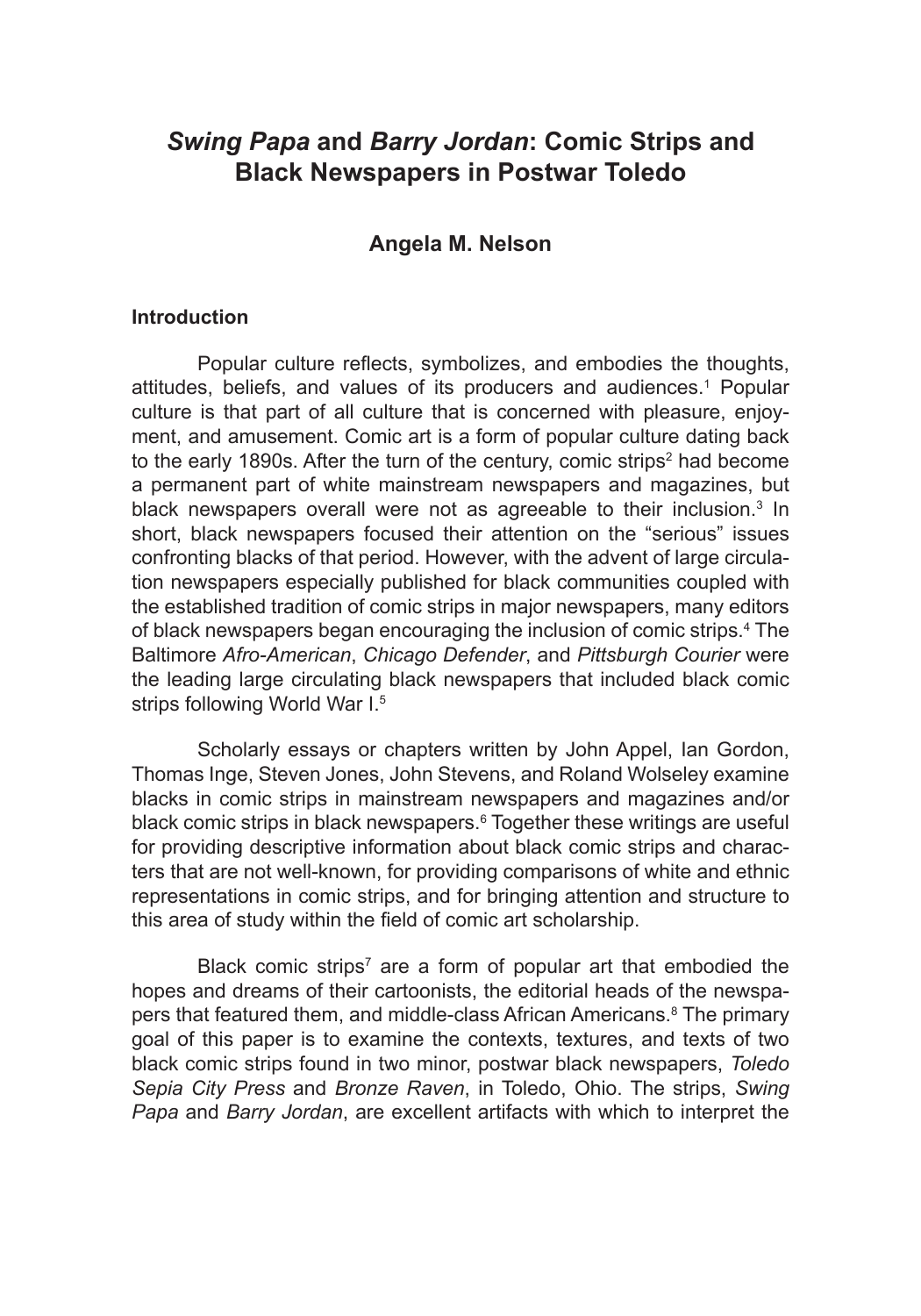cultural and social significance of postwar African American popular art forms and to unpack the "burden of black representation" in comic strips in general. However, they may also provide insight for discovering, identifying, and exploring the values and hopes of African Americans living in Toledo following World War II.

The newspapers, *Toledo Sepia City Press* and *Bronze Raven*, were selected for three reasons. First, six black newspapers have been or are currently being published in Toledo from 1943 to 2005: *Toledo Script*, *Toledo Sepia City Press*, *Bronze Raven*, *Toledo Observer*, <sup>9</sup> *Toledo Journal*, and *Sojourner's Truth*. 10 Of the six newspapers, only *Sepia City Press* and the *Bronze Raven* include comic art. Second, they were published between 1945 and 1955, a time of revolutionary cultural change in the United States that profoundly affected African American life and culture in political, economic, and social arenas. Black newspaper reporting was one primary vehicle for reflecting this change and for voicing the thoughts of African Americans in reaction to this change. Finally, the *Toledo Sepia City Press* and *Bronze Raven* represent smaller, regional black newspapers that included comic art. Much of the scholarship about black comic art refers to strips in larger black circulating newspapers such as *Pittsburgh Courier* and *Chicago Defender*. Such strips as *Bungleton Green*, *Sunny Boy Sam*, *Torchy Brown*, *Jive Gray*, *Speed Jaxon*, and *Breezy* and the cartoonists who drew them were often connected to one large newspaper or another but were read by audiences across the nation. The strips in these Toledo newspapers were mainly "home-drawn" and most likely not read out of the region. Analysis of these regional strips will provide some cultural insight into black Toledo and, to a lesser extent, the black population in Ohio.<sup>11</sup>

# **Contexts**

Both *Swing Papa* and *Barry Jordan* series were created and published during the watershed years following World War II when America was reconstituting itself on several levels domestically and internationally. *Swing Papa* was featured in the *Toledo Sepia City Press*, a black independent newspaper, and was syndicated with the Story Script Syndicate.<sup>12</sup> *Toledo Sepia City Press* was published weekly from April 2, 1948 to May 13, 1950. *Swing Papa* appeared in consecutive issues of the newspaper from April 2, 1948 to August 7, 1948.13 The creators of *Swing Papa* were Harold Quinn, a Toledo World War II veteran, and O'Wendell Shaw, former editor of the *Ohio State News* and current editor of the *Toledo Sepia City Press*. The strip was located in the "Feature Section" of the *Toledo Sepia*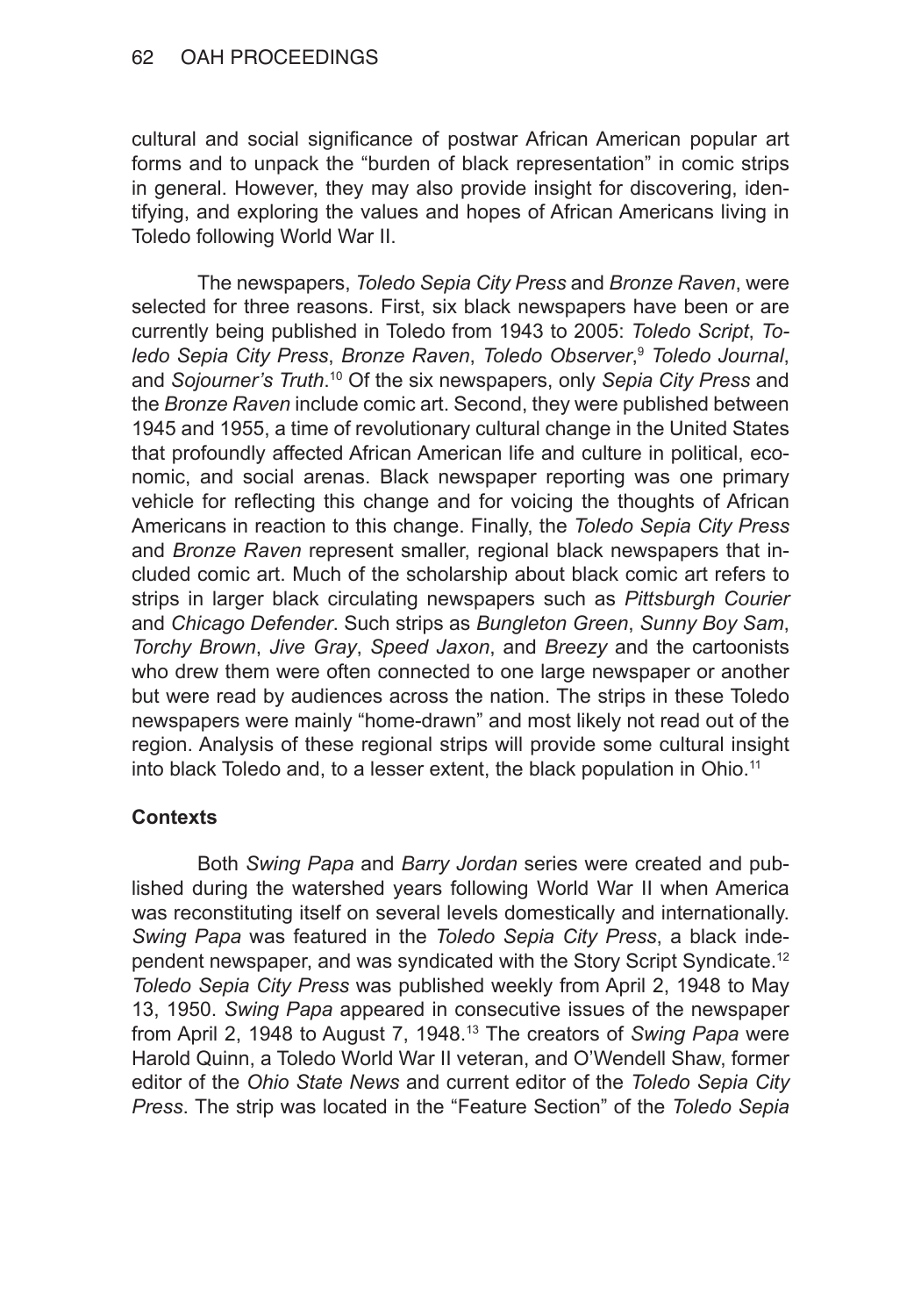*City Press*, which included sections on sports, theatre, comics, gags, and stories of community interest. The number of panels used by Quinn and Shaw ranged from three to eight.

*Barry Jordan* was created by Jimmy Dixon, a World War II veteran who worked for two years on the European edition of the *Stars and Stripes* newspaper as a staff artist.14 The series ran in the *Bronze Raven*, an independent black newspaper that was published weekly from September 1948 to January 1976. There was no special "comic strip section" within the newspaper for *Barry Jordan* until November 13, 1954, when the *Bronze Raven* added "The National Foto News."15 The *Barry Jordan* series appeared on the bottom half of one of the "Foto News" pages. *Barry Jordan* took up the upper half of that space and *Li'l Moe and Joe*, another comic strip, appeared just below it.<sup>16</sup> Dixon's panels ranged from as few as six to as many as eleven panels, almost twice the size of weekly nationally syndicated strips in major newspapers at that time.

The cultural contexts of *Barry Jordan* and *Swing Papa* are very interesting to note here because black comic strip characters in American print media date back as early as 1897.<sup>17</sup> Two long running black comic strip series in two major black newspapers include *Bungleton Green*, which appeared in the *Chicago Defender* from 1920 to 1963 and *Sunnyboy Sam*, which appeared in the *Pittsburgh Courier* from 1929 to about 1950.18 *Bungleton Green*, drawn by four artists over 43 years, portrayed the ironies of black life in Chicago through the eyes of African American Bungleton Green.19 Both Bungleton and Sunnyboy were representative of the traditional "fall guy" or *schlemiel*. *Sunnyboy Sam* was a comedy/gag strip created by Wilbert Holloway that at first depicted Sunnyboy with heavy dialect, minstrel features, and an intense preoccupation with playing the numbers. However, by 1947, John Stevens notes that Sunnyboy was speaking like a college graduate. Although *Bungleton Green* began as a comedy/gag strip, it switched to an action adventure format in the early 1930s and again during the mid 1940s.<sup>20</sup>

*Barry Jordan*, in particular, shares many characteristics with detective fiction and comics and *Swing Papa* with adventure comics. *Dick Tracy*, a police detective, perhaps exerted the greatest artistic influence upon Dixon's Barry Jordan. As one of the most popular crime fighting comic strips of the 1930s, 40s, and 50s,<sup>21</sup> *Dick Tracy* was created by Chester Gould and debuted in the Detroit Mirror on October 4, 1931.<sup>22</sup> Dick Tracy was not a superhero but a superior and believable "everyman" hero.<sup>23</sup> He and Jordan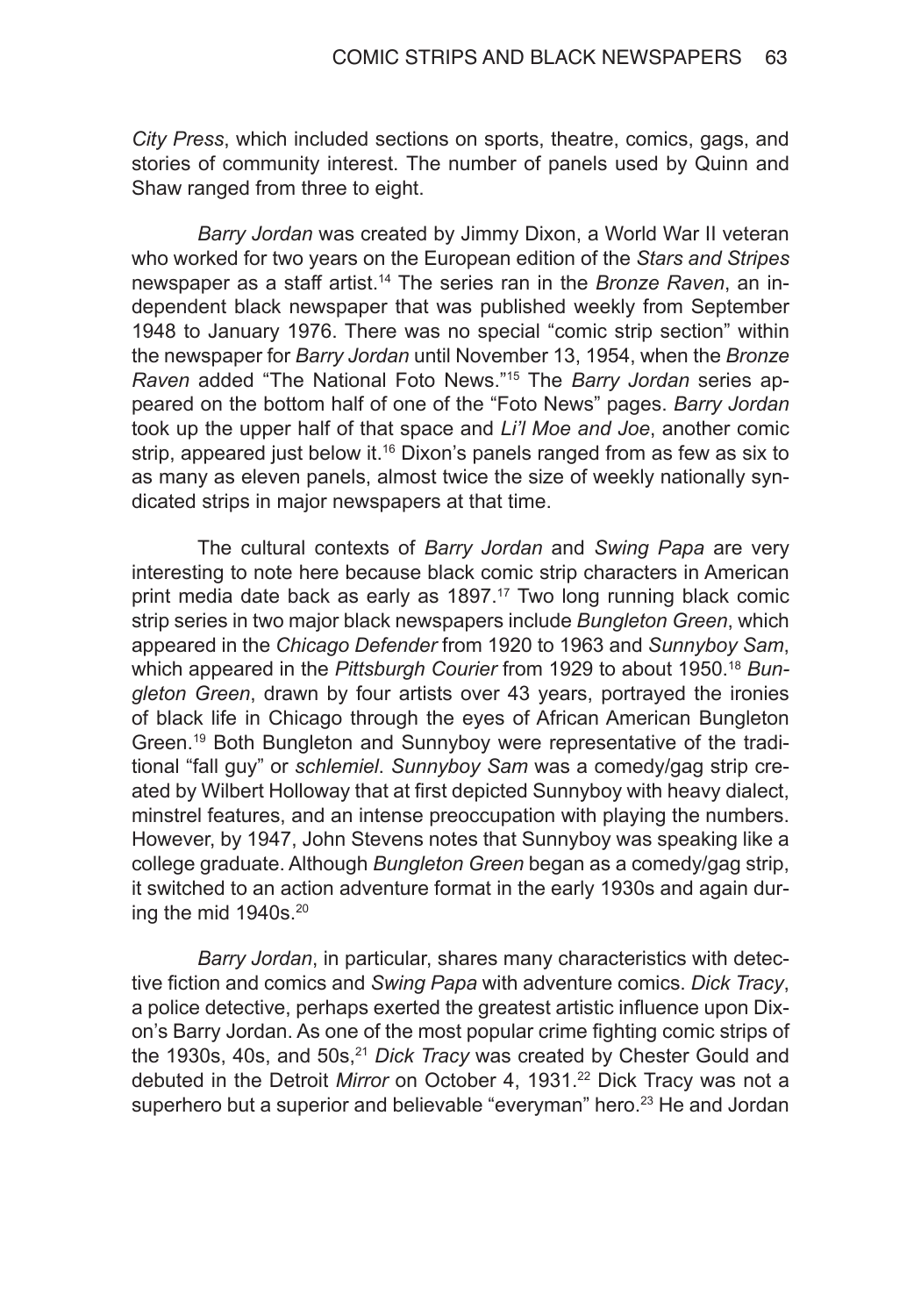were excellent at the work they did and both men were restrained, rational, and dignified. Likewise, Barry Jordan was an "everyman" hero from an African American male's perspective. However, he embodied many of the same characteristics of the white male hero found in literature, stage, radio, film, and (increasingly) television. In fact, he was a figure who incorporated "blackness and white manliness in the same  $\ldots$  male body."<sup>24</sup>

Quinn and Shaw's major influences were most likely black comic strips that appeared in the *Pittsburgh Courier* and *Chicago Defender* or characters in such major comic strips as *Steve Canyon*. *Steve Canyon*, a veteran Army Transport Command pilot created by Milton Caniff, debuted on January 13, 1947 and continued to June 5, 1988.<sup>25</sup> Like Dick Tracy and Barry Jordan, Steve Canyon was also a believable "everyman" hero. However, *Swing Papa* most resembles *Steve Canyon* when comparing it to the adventurous nature of the Canyon strip. Canyon was adjusting to civilian life after the war and making a living by running his own private flying service, Horizons Unlimited. Through his work, Canyon flies to exotic locales, which include adversaries, allies, and romantic interests.<sup>26</sup> In the short span of the *Swing Papa* series, bandleader-hero Bret Harvey travels by train and taxi cab through the streets of Toledo, his main romantic interest is Marta Grayfield, and he is opposed by two robbers who serve as adversaries and assisted by police who act as his allies. *Swing Papa* includes elements of adventure much like *Steve Canyon* but somewhat downplayed because of the romance formula also used.

### **Textures**

Comic strips in general use such film techniques as montage, angle shots, panning, close-ups, cutting, and framing.<sup>27</sup> *Barry Jordan* consisted of a good mixture of "close ups," "medium shots," and "long shots."28 Long shots were helpful in setting the scene, showing the physical situations in which Barry found himself. Long shots also gave the impression that Barry was involved in dangerous and life-threatening situations. Quinn and Shaw primarily used close-up and medium shots but no long shots. The purpose for this was perhaps to allow the reader to feel intimate and on the same level with Bret Harvey as he moved through the "Negro entertainment world" in Toledo.

Action, tension, and suspense are essential elements in good adventure comic strips and *Swing Papa* and *Barry Jordan* combined all three. In *Barry Jordan*, tension and suspense were heightened by the use of such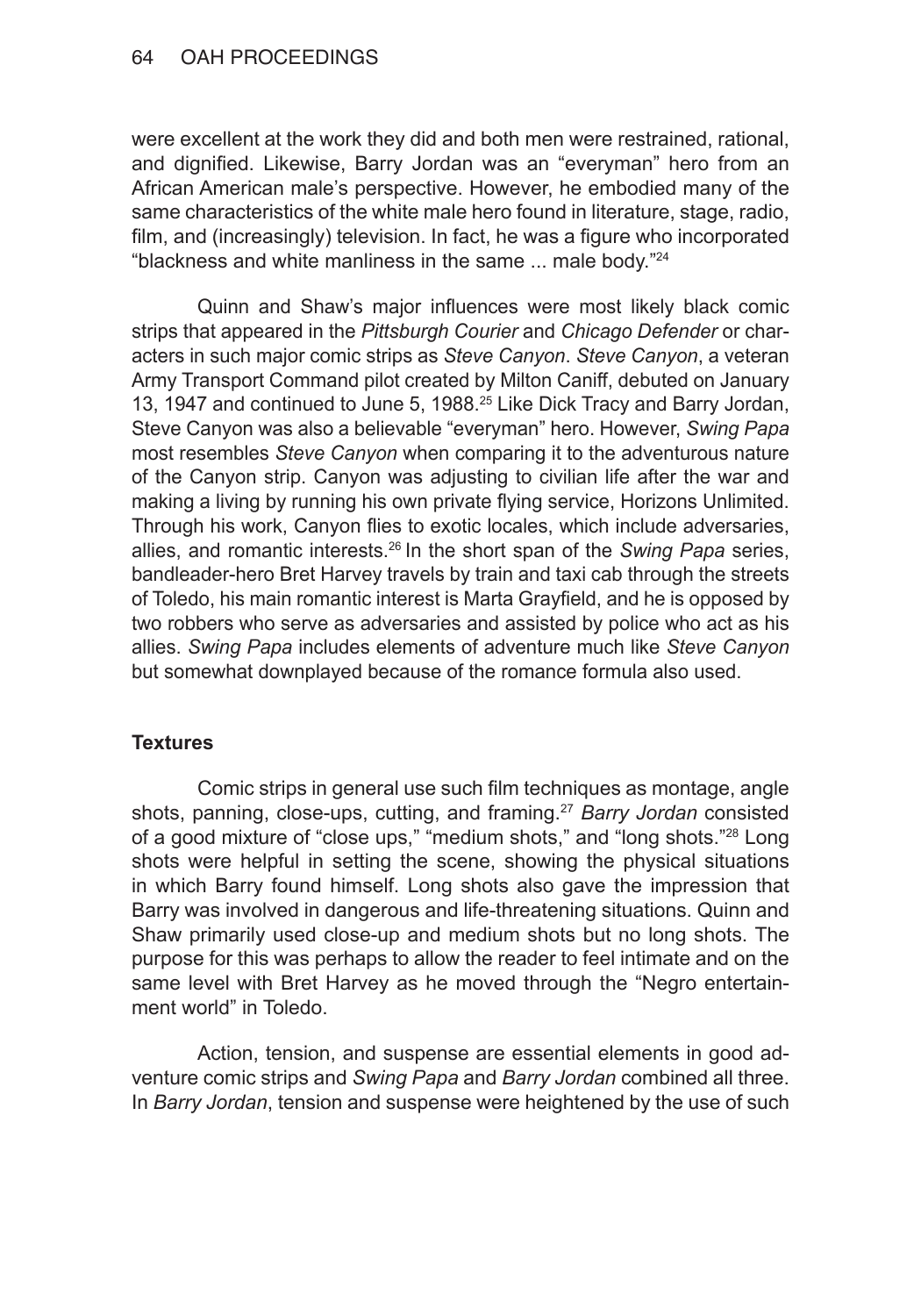stark contrasting colors as black and white.<sup>29</sup> Lively action was shown in the physical confrontations between Jordan and the criminals and between the criminals themselves. Dixon's use of such phrases as "POW!," "WHAM!," and "WHOOSH" emphasizes vigorous physical action.<sup>30</sup> Most of the action in the earlier installments of *Swing Papa* deal with the development of Bret and Marta's love relationship. However, this changes and intensifies significantly in the last half of the strip's installments.

Quinn and Shaw's style is somewhat sophomoric in character. The story set around the adventures of a musician (bandleader) is culturally significant because the role and history of African American music in American society in general is long and complex.<sup>31</sup> Philip Ennis states unequivocally that "black contributions in composition and performance have had an influence on American music out of all proportion to the size of the black population." He also suggests that music was perhaps "one of black people's most powerful weapons of individual strength and collective survival."32 In acknowledging the role and significance of music in black culture, it is no surprise that black comic artists created strips that centrally connects music to the life of the strip's hero. However, Quinn and Shaw's expression of this black bandleader's adventures in comic art form was amateurish. For example, in several places throughout the strip's run, misspellings and missing punctuation marks appeared.<sup>33</sup> Dixon's style, on the other hand, was unique and original compared to cartoonists of his day. All of his characters were drawn with clear, sharp, bold lines. He also paid particular attention to facial expressions and body stances<sup>34</sup> and maintained Jordan's rationality and modernity through the way he drew Jordan and the other characters, e.g., facial expressions demonstrating thought, characters exhibiting good posture while standing.

### **Texts**

*Swing Papa* was featured in the *Toledo Sepia City Press* in 1948 and *Barry Jordan* appeared in the *Bronze Raven* from 1954 to 1955.<sup>35</sup> *Swing Papa* and *Barry Jordan* have a few common characteristics. Both featured African American male musicians (although Barry Jordan was also an amateur detective), and both are adventure continuity comic strips $36$  set in the city. The hero of *Swing Papa* is Bret Harvey, "maestro of the devastating 'Swingsters Sweet' orchestra," and his primary instrument is the tenor saxophone. In the April 2, 1948 issue of the newspaper, creators Harold "Dave" Quinn and O'Wendell Shaw describe the strip as providing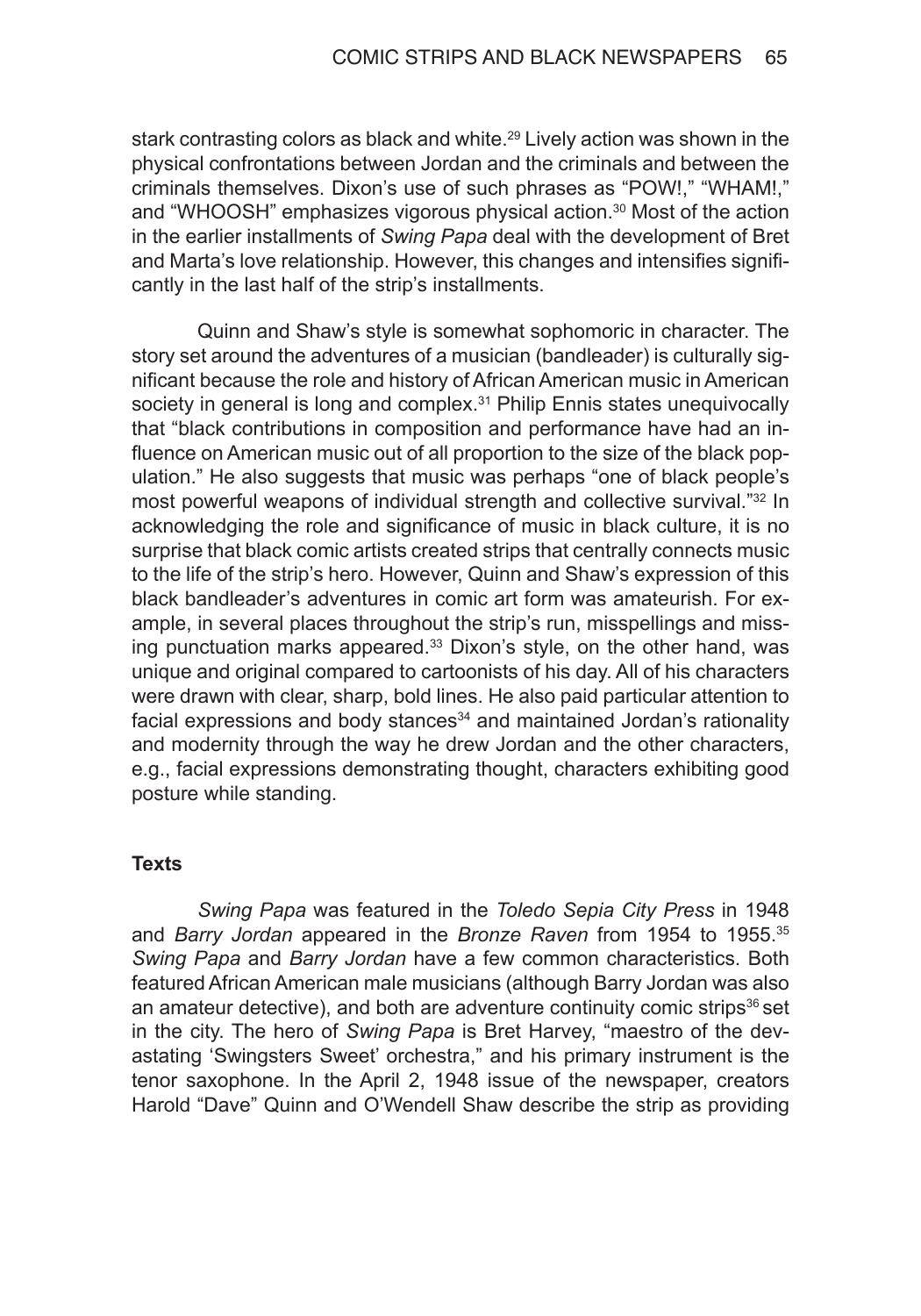a "true-to-life story of the glamour, tinsel and [romance] of the Negro entertainment world, featuring music, adventures, travel, beautiful women and suave men." Indeed, *Swing Papa* accelerates in action from the first installment when Bret Harvey "succumbs to the seductive wiles" of Marta Grayfield, a "glamorous 'hanger-on' from the realm of society and wealth."<sup>37</sup>

While the narrative of *Swing Papa* begins in an unidentified city, by May 1, 1948, the fifth installment, much of the action occurs in Toledo. Bret's "suave" physical appearance, activities with his band and Marta remind the reader that the strip is both urban and hip. Marta's hair is meticulously done and Bret's is "processed," which was a symbol of status among men in the black music community. They both wear fashionable clothes and urban artifacts including nightclubs, taxicabs, and city street corners are abundant. The strip truly featured romance, music, adventures, and travel. Once Bret and Marta arrive in Toledo, Chick Lewis of the *Sepia City Press* meets them and Bob Howe, Mayor of Sepia City.<sup>38</sup> Before Bret performs that evening, the Mayor of Sepia City presents him with a key to the city of Toledo. More physical action and adventures continue in the May 15, 1948 installment when the last panel introduces two robbers confirming with each other that Bret is the bandleader currently in the city. $39$  The reader is cued to their negative role in the strip because the robbers are two (black) men with noticeably large noses (as compared to the other characters), they both wear hats, and one has a beard with sideburns. The men bump into Bret and steal his "pocket book" (or wallet).<sup>40</sup> For a time, Bret and Marta chase the robbers in a taxicab. Later, Bret jumps on to the robbers' vehicle and fist fights the driver from outside of the car.<sup>41</sup> The car crashes and Bret falls to the ground, but, coincidentally, the police witnessed the entire car chase and are present to subdue and arrest the criminals.

It becomes apparent that *Swing Papa* is somewhat less sophisticated than the *Barry Jordan* series in terms of both the treatment and development of plot, character, and graphic art. However, *Swing Papa* does excel in making a conscious effort to include several references to Toledo in general and to places within the city of Toledo, e.g., Trianon Ballroom, Deluxe Cab, Bellman's and Waiter's Club, Thomas Hotel, Latin Club, Lion Department Store, Indiana Avenue, City Park Avenue, and Rosy Cab.<sup>42</sup>

Like Bret Harvey, Barry Jordan is a musician. He is an "ace tenor sax-man<sup>"43</sup> and the "leader of his trio."<sup>44</sup> Jordan's trio<sup>45</sup> included himself and two other men, Bucky and Slim.<sup>46</sup> The novelty of Jordan's persona is that he is primarily a competent and successful musician but also an equally com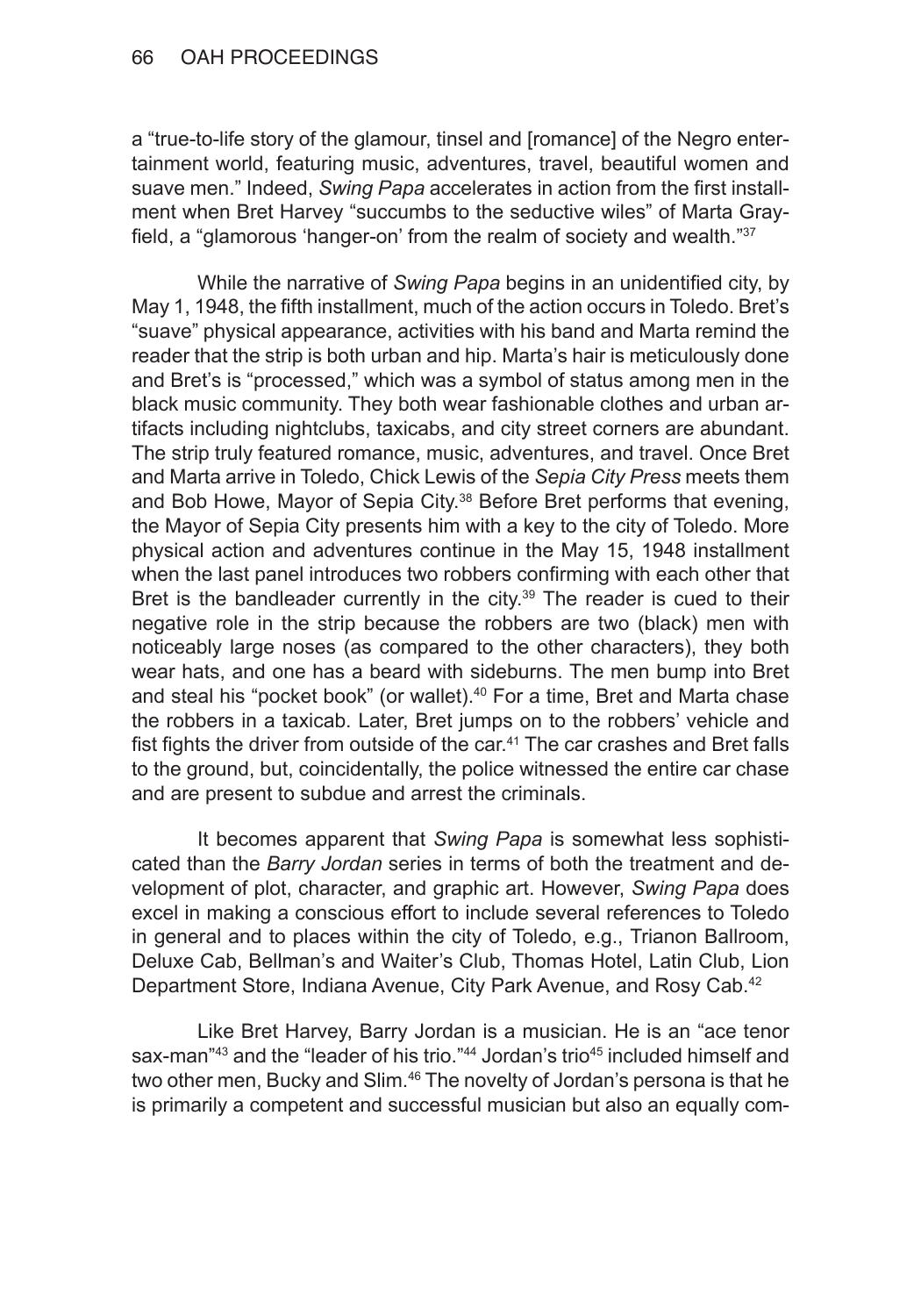petent and successful amateur detective battling the "evil" lurking in and around hotels and clubs in the Midwest.<sup>47</sup> Physically, Jordan is attractive to women, specifically blues singer Dee Dee Torch and the Kenny twins, Karen and Kay.48 However, for the duration of the series, he is single with no references to a spouse, significant other, children, parents, or siblings. In fact, Jordan's closest friends appear only to be Bucky and Slim. Like Bret Harvey, Barry Jordan is also urban with appealing, "urban physical characteristics." He is shaded brown, has well groomed hair (natural, not processed), clear muscular features, full but not oversized nose and lips; a firm, square jaw, and he wears fashionable, tailored suits.<sup>49</sup> The iconic imagery of *Barry Jordan* also stresses the "urban landscape" with all of its trappings.<sup>50</sup>

Thematically, *Barry Jordan* is a morality play involving good guys and bad guys. This theme illustrates the strip's relationship with both the classical detective story and the hard-boiled detective story.51 In the two fully developed plots, the crimes are organized and carried out by both men and women. Furthermore, most of the crimes Jordan encountered are not violent and ugly in the sense of bloody murder, brutal torture, and gun brandishing.52 Rather, Jordan is faced with crimes of the "mind" such as arson that require no more than physical force. From July 17, 1954, to July 16, 1955, Jordan faced three major crime situations. The first occurs at the interracial Island Casino Club in Toledo where Jordan solves an "infidelity racket." The second plot called "The Fire Bug," involves an arson ring targeting nightclubs. The final plotline, which was never resolved because the strip ended on July 16, involved the disappearance of "beautiful women" from the "Float," a popular recreational spot at the Gordon Resort Hotel which the detached, anonymous narrator describes as "one of the most exclusive [n]egro hotels in the south-west."<sup>53</sup>

### **Conclusion**

The cultural significance of *Swing Papa* and *Barry Jordan* as postwar African American popular art forms is expressed in two different ways. Through *Swing Papa*, Quinn and Shaw illustrated an expression of black life and culture that was adventurous, glamorous, and fantastic. They told a story of life in Toledo that was exciting but not based on real social conditions. *Swing Papa* was not necessarily calling attention to important social and cultural issues in black Toledo such as voting, the nonexistence of black principals in the Toledo Public School system, or black member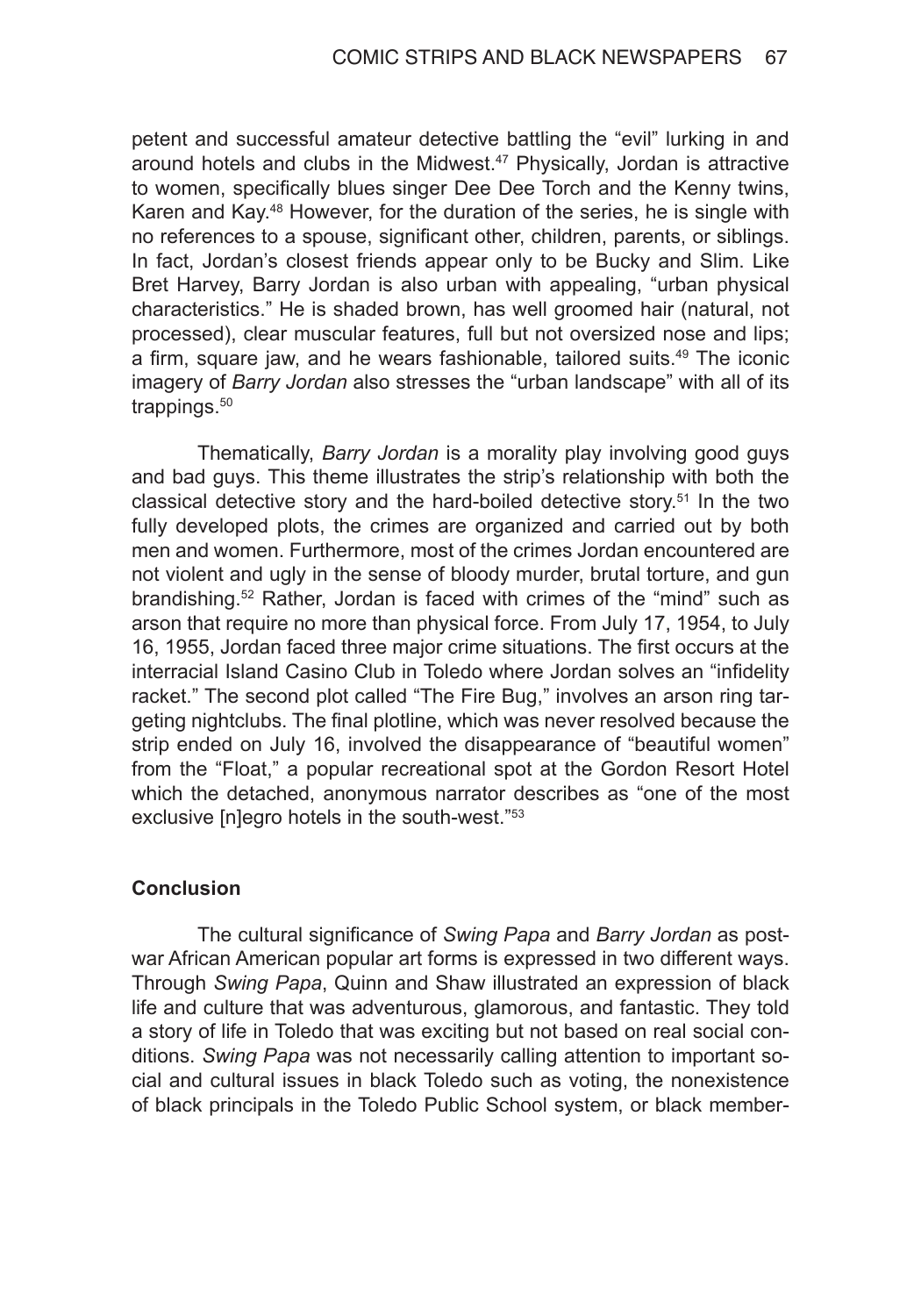ship drives for the Young Men's Christian Association, Frederick Douglass Community Association, and National Association for the Advancement of Colored People.<sup>54</sup> *Swing Papa* also did not highlight such important issues in black America as civil rights and banning segregation in all public transportation.<sup>55</sup> *Swing Papa* is an example of a "black urban romance and adventure" formula.<sup>56</sup> Its primary purpose was to engender pleasure in and identify with its black audience through the use of middle-class affluence, unlimited consumerism, individualism, social and economic mobility, violence, and a heterosexual love relationship, all centered in a separate-butequal black world.<sup>57</sup> *Swing Papa* envisioned a black Toledo where black male musicians were truly the cultural heroes of the urban landscape and where the entertainment world was vibrant and alive, though, at the same time, racially segregated.

The *Barry Jordan* series as a whole, on the other hand, made a covert political statement because it represented the fulfillment of an African American male fully integrated into the American social order: Jordan's world is racially integrated, he relates with whites and blacks equally with ease, he has an acceptable occupation and a successful career as a musician, and, finally, Jordan possesses an intellectual, mental, moral, ethical, and artistic capacity superior to the other characters.<sup>58</sup> However, the series did not make overt political statements about racial injustice, discrimination, or segregationist practices as did characters in Morrie Turner's *Wee Pals* and Brumsic Brandon, Jr.'s *Luther*, both of the late sixties, and characters in the currently, popular (and highly controversial) *Boondocks* by Aaron McGruder.59 Rather, Barry Jordan's presence in postwar comic art *was* the political message Dixon conveyed. That is, Dixon protested earlier portrayals of African American males by creating one who was *not* feckless, jet black, lazy, dumb, and dishonest.

It is significant to note that while there is little evidence that black organizations supported any type of popular cultural products, such civil rights organizations as the National Association for the Advancement of Colored People (NAACP) were vocal about certain black popular products. Although its goals and hopes focused on full participation in the main social, political and economic activities of American life $60$  and with the "abolition of enforced segregation in all public life,"<sup>61</sup> the NAACP adopted a resolution at its 1951 Atlanta convention targeting black artists performing before unsegregated stage and theater audiences and requested that they "insist on including non-segregation clauses in their future contracts." This resolution attacks radio and television programs that "depict the Negro and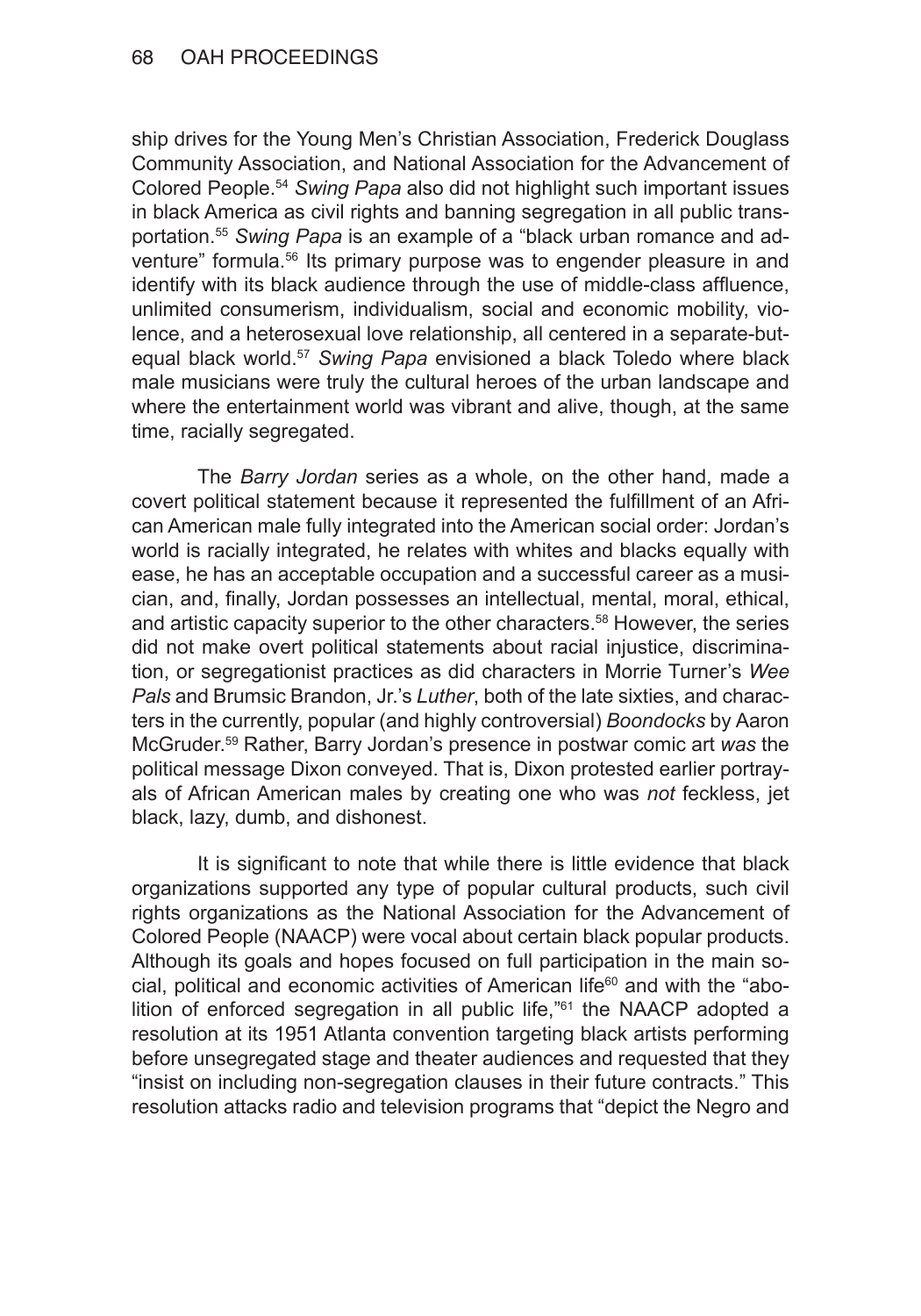other minority groups in a stereotyped and derogatory manner.<sup>"62</sup> The main reasons the NAACP viewed these representations as negative is because they believed the images tended to "strengthen the conclusion among uninformed or prejudiced peoples that Negroes and other minorities are inferior, lazy, dumb and dishonest" and because they believed these "false" images seriously hampered and retarded the development of the work of the "Association and other interested groups and associations to promote intelligent appraisal of all human beings as individuals."<sup>63</sup>

If the NAACP believed negative stereotyped images could hamper their work and cause "prejudiced" people to view African Americans as inferior, then, by implication, the reverse was also possible. If the "churched, stably employed, [and] affiliated with an intricate network of clubs and fraternal orders" black middle-class could be represented in stage, radio, film, and television, then the NAACP's work could be advanced and African Americans could be viewed as intelligent, moral, hard-working, and aspiring American citizens.<sup>64</sup> Black or American popular stage, radio, film, and television programs that accomplished this should be commended. The presentation of *Barry Jordan*, then, though not stage, radio, film, and television, was the exact depiction that the NAACP would see as advancing their effort to promote the "intelligent appraisal" of African Americans as individuals. Unfortunately, comic art was not viewed as having the same level of influence as these other popular entertainment forms as evidenced by them not being considered or mentioned by the NAACP.

In conclusion, through the publication of *Barry Jordan* and *Swing Papa*, black readers of the *Bronze Raven* and *Toledo Sepia City Press* were able to observe (and perhaps) engage in a critique and prescriptive dialogue regarding black urban life in a postwar America. This urban life included black male musicians who were revered and esteemed and it made black culture the *center* of black life in Toledo and cities like it.

### **NOTES**

1. Ray B. Browne, "Popular Culture—New Notes Toward a Definition," in *The Popular Culture Reader*, 3rd ed., ed. Christopher D. Geist and Jack Nachbar (Bowling Green: Bowling Green State University Popular Press, 1983), 13, 15, 17; and Russel B. Nye, "Notes on a Rationale for Popular Culture," in *The Popular Culture Reader*, 3<sup>rd</sup> ed., ed. Christopher D. Geist and Jack Nachbar, 24.

2. Comic strips are "open-ended dramatic narratives about a recurring set of characters, told with a balance between narrative text and visual action, often including dialogue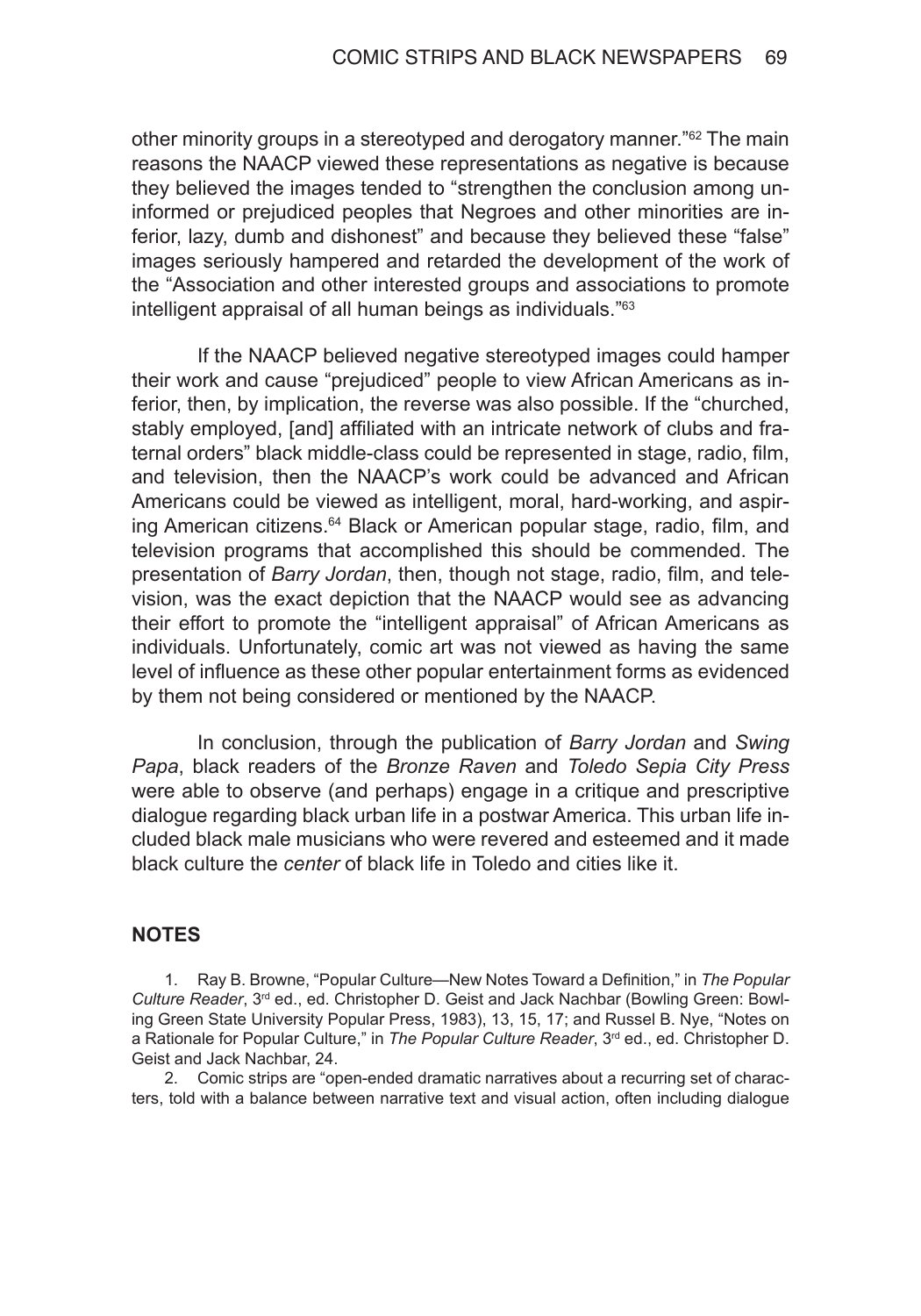in balloons, and published serially in newspapers." See M. Thomas Inge, "Introduction," *Journal of Popular Culture* 12 (Spring 1979): 631; and M. Thomas Inge, "Comic Art," in *Handbook of American Popular Culture*, ed. M. Thomas Inge (Westport, Conn.: Greenwood Press, 1978), 77.

3. As Roland Wolseley writes, this was because black newspapers reported "news of racial conflict . . . musings on the internal problems of race . . . doleful editorials, and great quantities of promotion materials for entertainment and sports personalities on various business enterprises." See Roland E. Wolseley, *The Black Press, U.S.A.*, 2<sup>nd</sup> ed. (Ames: Iowa State University Press, 1990), 207.

4. M. Thomas Inge, "Introduction," in *Dark Laughter: The Satiric Art of Oliver W. Harrington*, ed. M. Thomas Inge (Jackson: University Press of Mississippi, 1993), vii.

5. See John D. Stevens, "Reflections in a Dark Mirror: Comic Strips in Black Newspapers," *Journal of Popular Culture* 10 (Summer 1976): 239-44.

6. See John J. Appel, "Ethnicity in Cartoon Art," in *Cartoons and Ethnicity: 1992 Festival of Cartoon Art* (Columbus: The Ohio State University Libraries, 1992), 13-48; Ian Gordon, *Comic Strips and Consumer Culture, 1890-1945* (Washington, D.C.: Smithsonian Institution Press, 1998), 59-79; M. Thomas Inge, "Introduction," in *Dark Laughter: The Satiric Art of Oliver W. Harrington*, ed. M. Thomas Inge, vii-xliii; Steven Loring Jones, "From 'Under Cork' to Overcoming: Black Images in the Comics," in *Ethnic Images in the Comics* (Philadelphia: Balch Institute for Ethnic Studies, 1986), 21-30; John D. Stevens, "'Bungleton Green': Black Comic Strip Ran 43 Years," *Journalism Quarterly* 51 (Spring 1974): 122-24; John D. Stevens, "Reflections in a Dark Mirror: Comic Strips in Black Newspapers," *Journal of Popular Culture* 10 (Summer 1976): 239-44; and Roland E. Wolseley, *The Black Press, U.S.A.*, 2nd ed., 207-210.

7. *Black comic strips* have core characters of African descent and are primarily authored by persons of African descent but have occasionally been authored by persons of European descent, e.g., John Saunders and strip *Dateline: Danger* (1968). Black comic strips amuse or engender pleasure in black and white (or interracial) audiences and emerge from self-conscious intentions, whether artistic, economic, or political, to illuminate African American characters and/or black experiences, real or created. There are three types of black comic strips: comedy (gag), family, and action. See Thomas Cripps, *Black Film as Genre* (Bloomington: Indiana University Press, 1978); and Mark A. Reid, *Redefining Black Film* (Berkeley: University of California Press, 1993).

8. John D. Stevens, "Reflections in a Dark Mirror: Comic Strips in Black Newspapers," 239; and M. Thomas Inge, "Introduction," in *Dark Laughter: The Satiric Art of Oliver W. Harrington*, ed. M. Thomas Inge, vii.

9. *Toledo Script* (September 1943-February 1949[?]), *Toledo Sepia City Press* (2 April 1948-13 May 1950), *Bronze Raven* (18 September 1948-10 January 1976), and *Toledo Observer* (24 July 1971). Additional information is in Stephen Gutgesell, *Guide to Ohio Newspapers 1793-1973: Union Bibliography of Ohio Newspapers Available in Ohio Libraries* (Columbus: Ohio Historical Society, 1974), 343, 347. Microfilm reproductions of the *Bronze Raven*, *Toledo Script*, and *Toledo Sepia City Press* are archived at the Toledo-Lucas County Public Library*.* Gutgesell's *Guide* notes that the Toledo-Lucas County Public Library holds one issue of the *Toledo Observer* dated 24 July 1971. When I inquired of the reference librarian on 4 August 2003, I was informed that this issue was in storage at the Library's warehouse in downtown Toledo. At that time, there was no mechanism in place to retrieve the single issue. In addition, reproductions of the *Bronze Raven* begin with the 6 January 1951 issue, not the 18 September 1948 issue.

10. The predominant black newspaper in Toledo currently is the *Toledo Journal* which was first distributed in 1975. *Sojourner's Truth*, another black newspaper, appeared some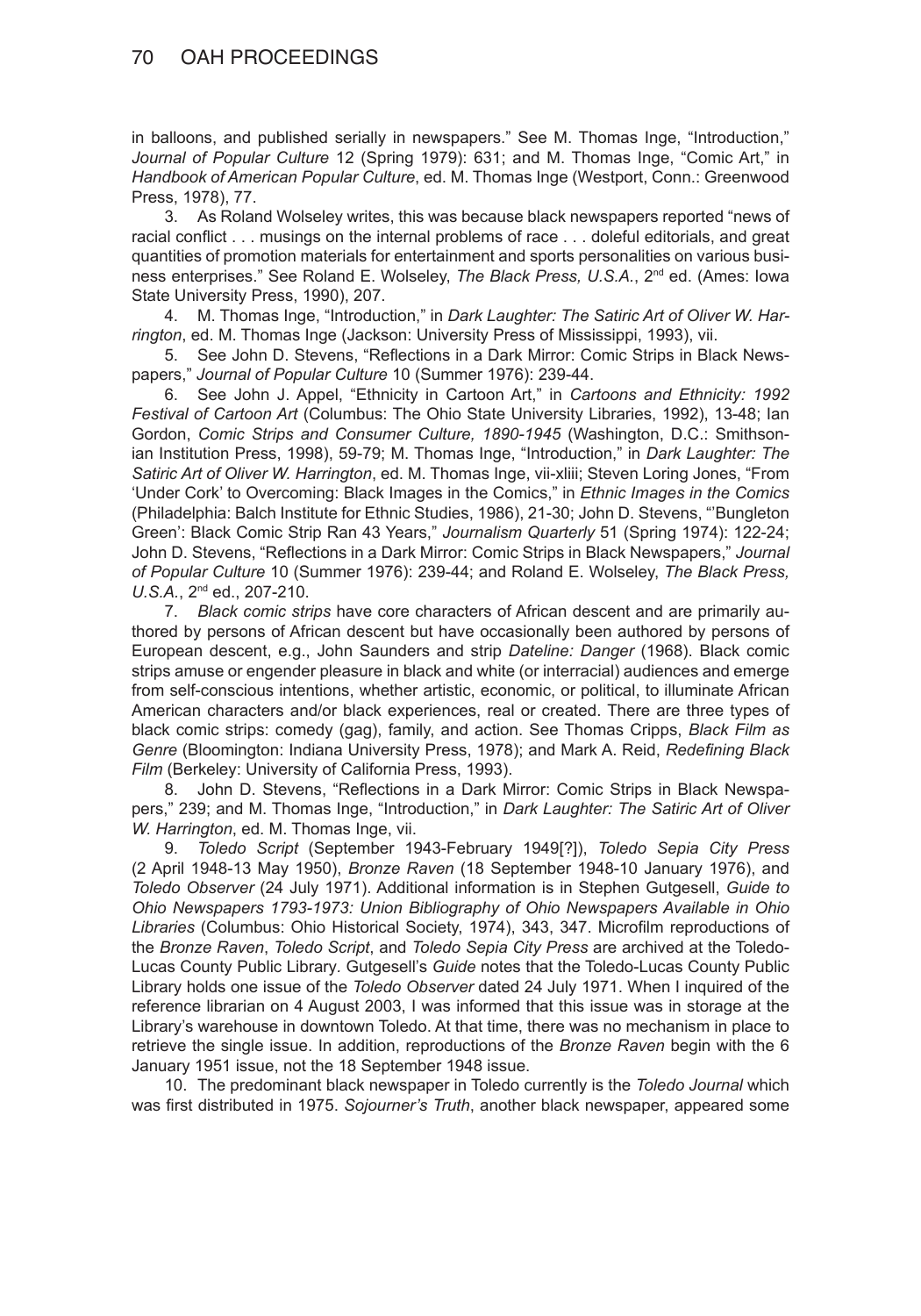time in 1997.

11. Felicia G. Jones Ross's chapter "Democracy's Textbook: A History of the Black Press in Ohio, 1865-1985" in Henry Lewis Suggs' *The Black Press in the Middle West*, *1865-1985* (Westport, Conn.: Greenwood Press, 1996), 243-66, provides insight into prominent black newspapers with particular attention to Cleveland's *Call and Post* but, unfortunately, does not discuss the existence, role, or significance of black comic art in black newspapers.

12. Minor auxiliaries of the black press (and mainstream press) less formally tied to publishing include news services, feature syndicates, and the dissemination of broadcasting and public relations. Feature syndicates are firms that sell comic strips, panel cartoons, personal columns, and other content for release everywhere on the same date. In the mainstream press, major syndicates include King Features Syndicate and United Features Syndicate. It does not appear that black newspapers had features syndicates created by blacks available to them until 1984 when Syndicated Writers & Artists, Inc. was founded. However, *Toledo Sepia City Press* lists a copyright year for *Swing Papa* as "1948" and cites the "Story Script Syndicate" as the syndicate responsible for this strip. In the May 22, 1948 edition of the *Press*, the editor describes the Story Script Syndicate as "an interracial group of writers and artists who have joined hands in a nation wide effort to open new and broader avenues of outlet for the productions of Negro writers and artists." Few references are made to this syndicate prior to the close of the newspaper in 1950. See Roland E. Wolseley, *The Black Press, U.S.A.*, 2<sup>nd</sup> ed., 349, 354; and "Toledo Magazine Attracts Patrons Throughout Nation," *Toledo Sepia City Press*, 22 May 1948, 4.

13. No installment appeared in the July 31 issue and the editors provided no explanation concerning its absence.

14. *(Toledo) Bronze Raven*, 17 July 1954, 1.

15. "The National Foto News" was a separate special insert subtitled "America's Most Outstanding Negro Pictorial Weekly." "The National Foto News" mainly featured photographs with news briefs about national and statewide African American celebrities.

16. *Li'l Moe and Joe* was an adventure continuity comic strip named for its two black pre-adolescent (boy) heroes. The *Barry Jordan* and *Li'l Moe and Joe* series appeared together from July 17, 1954 until May 28, 1955. No installments for *Li'l Moe and Joe* appeared after May 1955. This strip in the *Bronze Raven* and other strips in *Toledo Sepia City Press*—*Breezy* (15 January 1949), *Cheerful Chappie* (12 February 1949-19 February 1949, 5 March 1949-12 March 1949), *The Hills* (22 January 1949), *Jim Steele* (8 January 1949), *and Little Magnolia* (15 January 1949-12 February 1949, 26 February 1949, 19 March 1949, 2 April 1949-7 May 1949)—were not selected for analysis because the protagonists of these strips were unlike Jordan and Harvey and because the genres are different. With the exception of *Li'l Moe and Joe*, the abovementioned strips are comedy/gag strips.

17. John J. Appel, "Ethnicity in Cartoon Art," in *Cartoons and Ethnicity: 1992 Festival of Cartoon Art*, 34.

18. See John D. Stevens, "'Bungleton Green': Black Comic Strip Ran 43 Years," 122- 24; and Roland E. Wolseley, *The Black Press, U.S.A.*, 2nd ed., 209-210.

19. Leslie I. Rogers drew the strip from 1920 to 1929, Henry Brown from 1929 to 1934, Jay Jackson from 1934 to 1954, and Chester Commodore from 1954 to 1963. John D. Stevens, "Reflections in a Dark Mirror: Comic Strips in Black Newspapers," 241; and John D. Stevens, "'Bungleton Green,'" 122.

20. M. Thomas Inge, "Introduction," *Dark Laughter: The Satiric Art of Oliver W. Harrington,* ed. M. Thomas Inge, viii; and John D. Stevens, "Reflections in a Dark Mirror," 239, 241-42.

21. Bill Crouch, Jr., ed., *Dick Tracy: America's Most Famous Detective*; Richard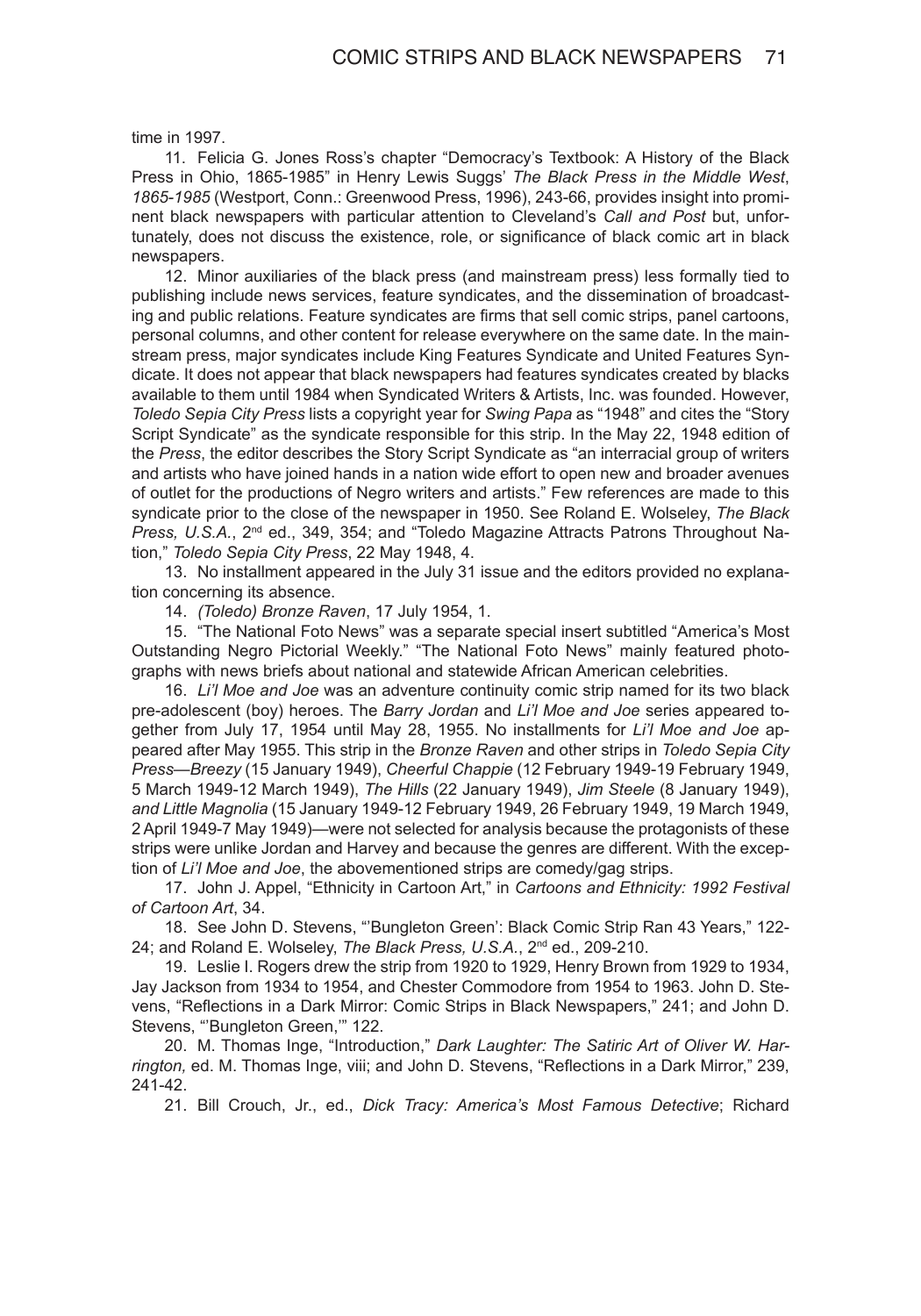Marschall, "The Aesthetics of Dick Tracy," in *Dick Tracy: America's Most Famous Detective*, ed. Bill Crouch, Jr., 104-9; and Garyn G. Roberts, *Dick Tracy and American Culture: Morality and Mythology, Text and Context* (Jefferson, N.C.: McFarland and Company, 1993).

22. Roberts, *Dick Tracy and American Culture*, 26, 288.

23. Lawrence E. Mintz, "Fantasy, Formula, Realism, and Propaganda in Milton Caniff's Comic Strips," *Journal of Popular Culture* 12 (Spring 1979): 667.

24. Kevin Gaines, "Assimilationist Minstrelsy as Racial Uplift Ideology: James D. Corrothers's Literary Quest for Black Leadership," *American Quarterly* 45 (September 1993): 357.

25. Robert C. Harvey, ed., *Milton Caniff: Conversations* (Jackson: University Press of Mississippi, 2002), xxi, xxxvi.

26. Mintz, "Fantasy, Formula, Realism, and Propaganda in Milton Caniff's Comic Strips," 661.

27. M. Thomas Inge, "Comic Art," in *Handbook of American Popular Culture*, ed. M. Thomas Inge, 78.

28. Robert C. Harvey, "Aesthetics of the Comic Strip," *Journal of Popular Culture* 12 (Spring 1979): 650.

29. Jimmy Dixon. *Barry Jordan*. *(Toledo) Bronze Raven (Toledo, OH)*. 12 Feb. 1955, 3/7; 19 Feb. 1955, 3/2-6; and 5 Mar. 1955, 3/10.

30. Jimmy Dixon. *Barry Jordan*. *(Toledo) Bronze Raven (Toledo, OH)*. 18 Sept. 1954, 4/4,6; and 25 Dec. 1954, 4-5.

31. See Eileen Southern, *The Music of Black Americans: A History*, 3rd ed*.* (New York: W.W. Norton, 1997).

32. Philip Ennis, *The Seventh Stream: The Emergence of Rocknroll in American Popular Music* (Hanover: Wesleyan University Press, 1992), 31.

33. Harold "Dave" Quinn and O'Wendell Shaw. *Swing Papa*. *Toledo Sepia City Press*  (Toledo, OH). 17 April 1948, Story Script Syndicate: 4/3; 24 Apr. 1948, 4/6; 1 May 1948, 4/4; and 5 June 1948, 4/1.

34. Jimmy Dixon. *Barry Jordan*. *(Toledo) Bronze Raven (Toledo, OH)*. 17 July 1954, 4/7; 31 July 1948, 4/5; 11 Sept. 1954, 4/7.

35. The *Bronze Raven* was published from Saturday, September 18, 1948 to Saturday, January 10, 1976. Established by Frances Belcher with her husband, Richard Belcher, the *Bronze Raven* reported on local, state, and national events from a black perspective, provided information about cultural activities in and around the Toledo area, and were a voice to the dominant culture of Toledo on behalf of the black community.

36. An adventure continuity comic strip provides daily (or weekly) cliffhangers, captivating storylines, interesting characters, exotic settings, and the hero encounters high-risk physical dangers. See Robert C. Harvey, "Aesthetics of the Comic Strip," *Journal of Popular Culture* 12 (Spring 1979): 644; and Roberts, *Dick Tracy and American Culture*, 8.

37. *Toledo Sepia City Press*, 2 April 1948, 4.

38. Harold "Dave" Quinn and O'Wendell Shaw. *Swing Papa*. *Toledo Sepia City Press*  (Toledo, OH). 1 May 1948, Story Script Syndicate: 4/3-4. An article in the *Bronze Raven* explains the role and significance of the Sepia City Mayor: "The Mayor of Sepia City is an honorary, non-paying position. He is elected by the citizens of this community and takes an active interest in their civic, political and economic problems. While the position is an honorary one, the Mayor traditionally has influence with City and County officials. He is a respected spokesman of this community." See "Primaries begin for Mayor of Sepia City," *(Toledo) Bronze Raven*, 5 Mar. 1955, 1.

39. *Toledo Sepia City Press*, 4.

40. Harold "Dave" Quinn and O'Wendell Shaw. *Swing Papa*. *Toledo Sepia City Press*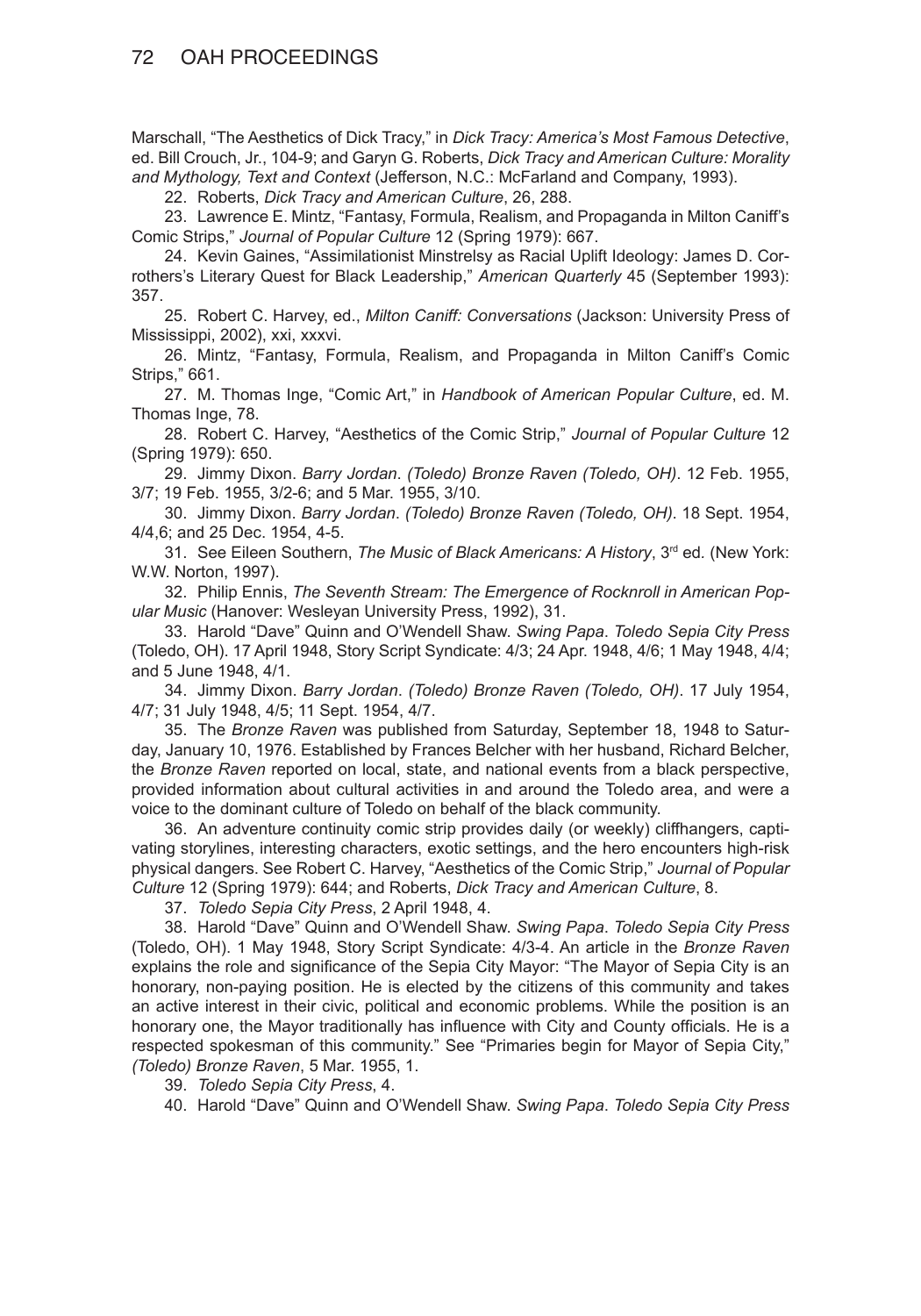(Toledo, OH). 29 May 1948, Story Script Syndicate: 4/4.

41. Quinn and Shaw. *Swing Papa*. *Toledo Sepia City Press* (Toledo, OH). 10 July 1948, Story Script Syndicate: 4/3-4.

42. Quinn and Shaw. *Swing Papa*. *Toledo Sepia City Press* (Toledo, OH). 24 Apr. 1948, Story Script Syndicate: 4/2; 1 May 1948, 4/2; 8 May 1948, 4/3; 15 May 1948, 4/1; 12 June 1948, 4/4; 3 July 1948, 4/1, 3; 10 July 1948, 4/3-4.

43. Leading black saxophonists of the 1940s and 1950s were R&B bandleader Louis Jordan and jazz musicians Coleman Hawkins, Lester Young, Sonny Rollins, and Ornette Coleman. A concert announcement in the *Bronze Raven* noted that alto saxophonist Bill Harvey was going to be a part of the "huge 4 Star Attraction of continuous entertainment" in the Rainbow Garden in Fremont, Ohio, on 18 September 1954, 10. Also see *Barry Jordan* in *(Toledo) Bronze Raven*, 17 July 1954, 4. Jazz of the 1940s, 1950s, and 1960s relied heavily on the alto and tenor saxophones for their unique sound. Rhythm and blues (R&B) of the same period was also built on the use of the tenor saxophone and electric guitar. See Arnold Shaw, *Black Popular Music in America: From The Spirituals, Minstrels, and Ragtime to Soul, Disco, and Hip-Hop* (New York: Schirmer Books, 1986), 167.

44. Jimmy Dixon. *Barry Jordan*. *(Toledo) Bronze Raven (Toledo, OH)*. 1 Jan. 1955, 3/5.

45. The King Cole Trio led by Nat King Cole with guitarist Oscar Moore and bassist Wesley Prince was one of the most popular jazz trios of the 1950s. The *Bronze Raven* reported on October 30, 1954 that Cole's Capital recording "Hajji Baba" sold 10,000 copies the first day it was released (1). See Eileen Southern, *The Music of Black Americans*, 511; and J. Fred MacDonald, *Don't Touch That Dial!: Radio Programming in American Life from 1920 to 1960* (Chicago: Nelson-Hall Publishers, 1979), 359.

46. Bucky's and Slim's instruments were never mentioned in the strip and it is unclear whether Jordan's trio played jazz or R&B. However, since Jordan played the tenor saxophone, it is conceivable that Bucky and Slim played the rhythm instruments. If they played the rhythm instruments then an argument for either style could be adequately supported with evidence: Both styles generally have rhythm sections consisting of guitar, piano, drums, or double bass. Jimmy Dixon. *Barry Jordan*. *(Toledo) Bronze Raven (Toledo, OH)*. 17 July 1954, 4/4; 7 Aug. 1954, 4/1-7. Also see Paul O.W. Tanner, David W. Megill, and Maurice Gerow, *Jazz*, 7th ed. (Dubuque, Iowa: William C. Brown, 1992), 11.

47. Jimmy Dixon. *Barry Jordan*. *(Toledo) Bronze Raven (Toledo, OH)*. 30 Oct. 1954, 9/6; 4 Dec. 1954, 3/3.

48. Dixon. *Barry Jordan*. *(Toledo) Bronze Raven (Toledo, OH)*. 24 July 1954, 4/2-7; 18 June 1955, 3/6-9; and 16 July 1955, 7/3-8.

49. Dixon. *Barry Jordan*. *(Toledo) Bronze Raven (Toledo, OH)*. 17 July 1954, 4/2; 31 July 1954, 4/3-4; and 11 Sept. 1954, 4/3, 6.

50. Stephen F. Soitos in his *The Blues Detective: A Study of African American Detective Fiction* (Amherst: University of Massachusetts Press, 1996) shows that classical and hardboiled detectives work in or come from the city and that the "landscape of the city can often contribute important elements to the story in terms of mystery and motivation" (23).

51. Richard Marschall, "The Aesthetics of Dick Tracy," in *Dick Tracy: America's Most Famous Detective*, ed. Bill Crouch, Jr., (Secaucus, N.J.: Citadel Press, 1987), 104. My interpretation of the *Barry Jordan* series as detective story formula is based on John G. Cawelti's analysis of the classical detective story and the hard-boiled detective story in *Adventure, Mystery, and Romance: Formula Stories as Art and Popular Culture* (Chicago: University of Chicago Press, 1976), 80-98, 139-56. In addition, comparisons of the similar conventions of plot, character and scenic development shared by both detective paradigms as outlined by Stephen Soitos in his *The Blues Detective* advances one's understanding of *Barry Jordan*